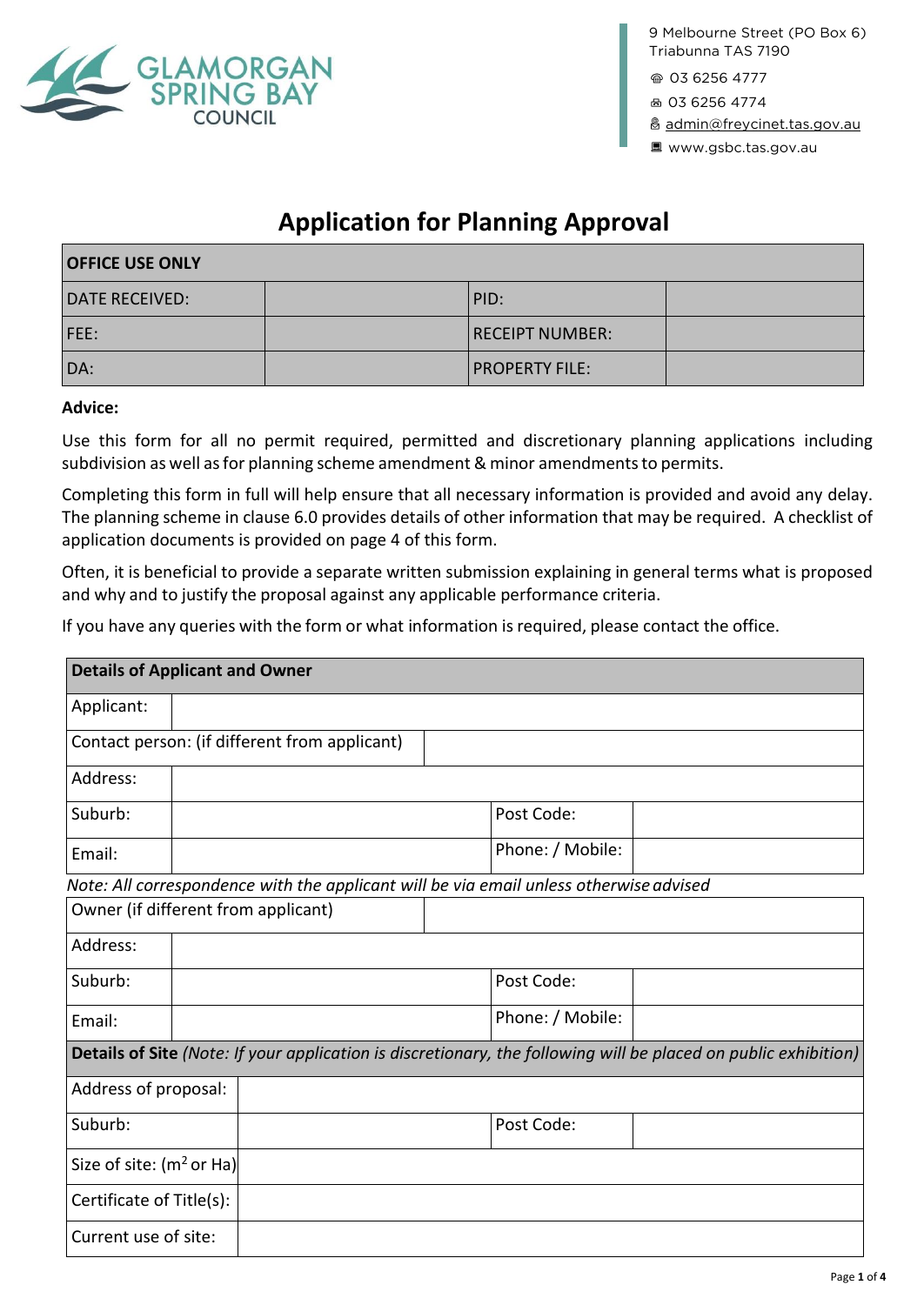

**9 Melbourne Street (PO Box 6)**

**03 6256 4777**

**03 6256 [4774](mailto:admin@freycinet.tas.gov.au)**

**admin@freycinet.tas.gov.au www.gsbc.tas.gov.au**

| <b>General Application Details Complete for All Applications</b>                                                                              |                                   |  |  |  |
|-----------------------------------------------------------------------------------------------------------------------------------------------|-----------------------------------|--|--|--|
| Proposal details:                                                                                                                             |                                   |  |  |  |
| \$<br>Estimated value of works: (design & construction)                                                                                       |                                   |  |  |  |
| How will stormwater from<br>buildings and hardstand<br>areas be managed?<br>(Details must be clearly shown)<br>noted on plans)                | Discharge to a main               |  |  |  |
|                                                                                                                                               | Discharge to kerb & gutter        |  |  |  |
|                                                                                                                                               | Discharge to roadside table drain |  |  |  |
|                                                                                                                                               | Discharge to natural watercourse  |  |  |  |
|                                                                                                                                               | Retained on site                  |  |  |  |
| <b>For all Non-Residential Applications</b>                                                                                                   |                                   |  |  |  |
| <b>Hours of Operation</b>                                                                                                                     |                                   |  |  |  |
| Number of Employees                                                                                                                           |                                   |  |  |  |
| Describe any delivery of goods to and<br>from the site, including the types of<br>vehicles used and the estimated average<br>weekly frequency |                                   |  |  |  |
| Describe any hazardous materials to be<br>used or stored on site                                                                              |                                   |  |  |  |
| Type & location of any large plant or<br>machinery used (refrigeration,<br>generators)                                                        |                                   |  |  |  |
| Describe any retail and/or storage of<br>goods or equipment in outdoor areas                                                                  |                                   |  |  |  |
| <b>Personal Information Protection Statement</b>                                                                                              |                                   |  |  |  |

The personal information requested will be managed in accordance with the *Personal Information Protection Act 2004*. The personal information is being collected by Glamorgan Spring Bay Council for the purposes of managing, assessing, advising on, and determining the relevant application in accordance with the *Land Use Planning and Approvals Act 1993*(LUPPA) and other related purposes, including for the purpose of data collection.

The information may be shared with contractors and agents of the Council for this purpose, law enforcement agencies, courts and other organisations and it may also be made publicly available on the Council's website and available for any person to inspect in accordance with LUPAA. If you do not provide the information sought, Council will be unable to accept and/or process your application.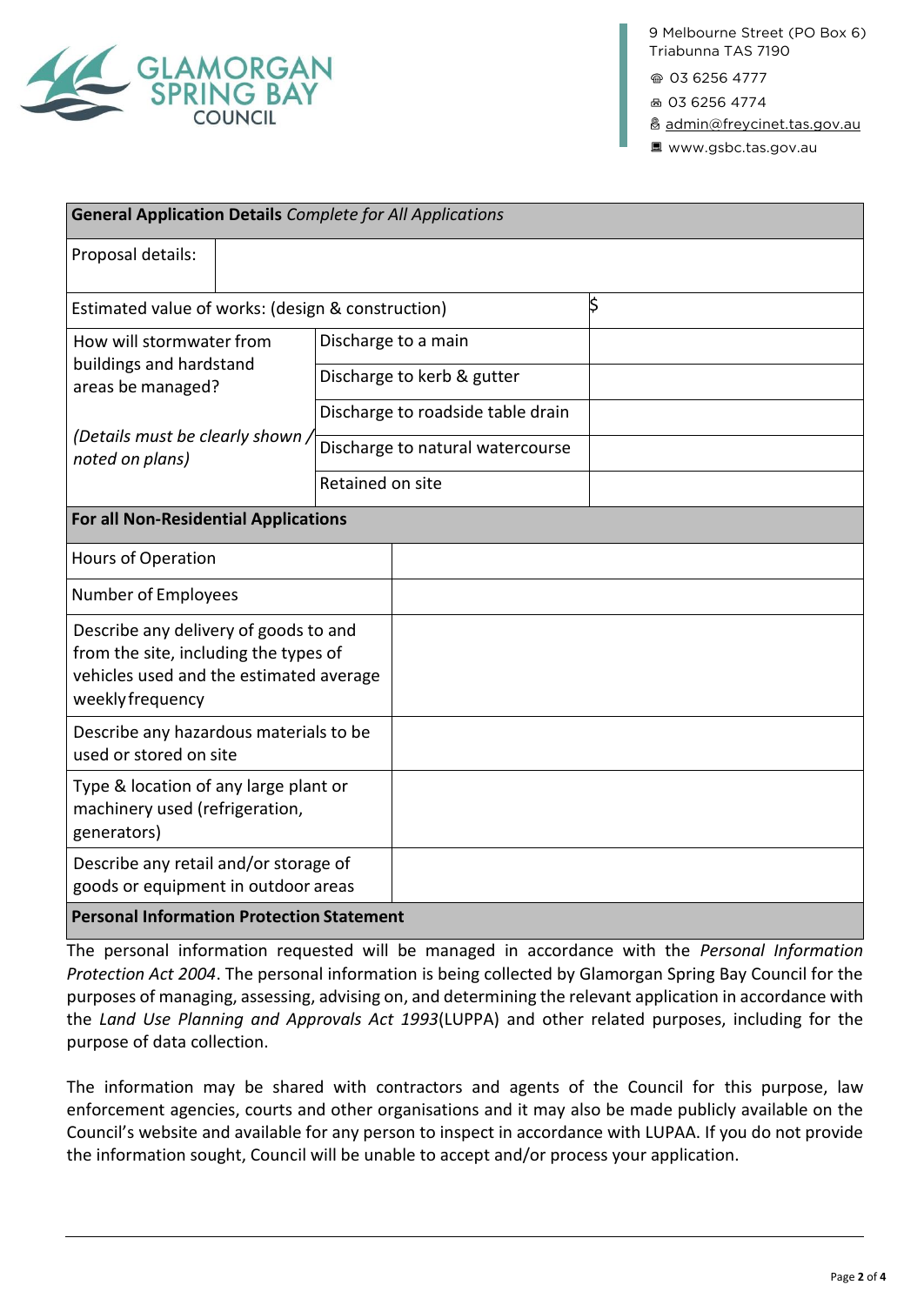

9 Melbourne Street (PO Box 6) **1** Triabunna TAS 7190

**03 6256 4777**

**03 6256 [4774](mailto:admin@freycinet.tas.gov.au)**

**admin@freycinet.tas.gov.au www.gsbc.tas.gov.au**

### **Applicant Declaration**

I/we hereby apply for planning approval to carry out the use or development described in this application and the accompanying documents and declare that:

- The information in this application is true and correct.
- I/we authorise Council employees or consultants to enter the site to assess the application.
- I/we have obtained all copy licences and permission from the copyright owner for the publication, communication and reproduction of the application and reports, plans and materials provided as part of the application and for the purposes of managing, assessing, advising on, and determining the application.

I/we authorise the Council to:

- Make available the application and all information, reports, plans, and materials provided with or as part of the application in electronic form on the Council's website and in hard copy at the Council's office and other locations for public exhibition if and as required;
- Make such copies of the application and all information, reports, plans and materials provided with or as part of the application which are, in the Council's opinion, necessary to facilitate a consideration of the application;
- Publish and or reproduce the application and all information, reports, plans and materials provided with or as part of the application in Council agendas, for representors, referral agencies and other persons interested in the application; and
- provide a copy of any documents relating to this application to any person for the purpose of assessment or public consultation and agree to arrange for the permission of the copyright owner of any part of this application to be obtained.

You indemnify the Council for any claim or action taken against the Council for breach of copyright in respect of the application and all information, report, plan, and material provided with or as part of the application.

I/We declare that the Owner has been notified of the intention to make this application in accordance with section 52(1) of *the Land Use Planning and Approvals Act 1993.*

| Applicant Signature: | Date: |  |
|----------------------|-------|--|
|                      |       |  |

## **Owners Consent required if application is on or affects Council or Crown owned or administered land**

I declare that I have given permission for the making of this application for use and/or development.

| Council General Manager | Date: |  |
|-------------------------|-------|--|
| or delegate Signature:  |       |  |
|                         |       |  |

If land affected by this application is owned or administered by the Crown or Council, then the written permission of the relevant Minister (or their delegate) and/or the General Manager must be provided. For Crown land, a copy of the instrument of delegation must be provided.

# *It is the applicant's responsibility to obtain any owners consent prior to lodgement. Written requests for Council consent are via the General Manager. Request for Ministerial consent is to be directed to the relevant department.*